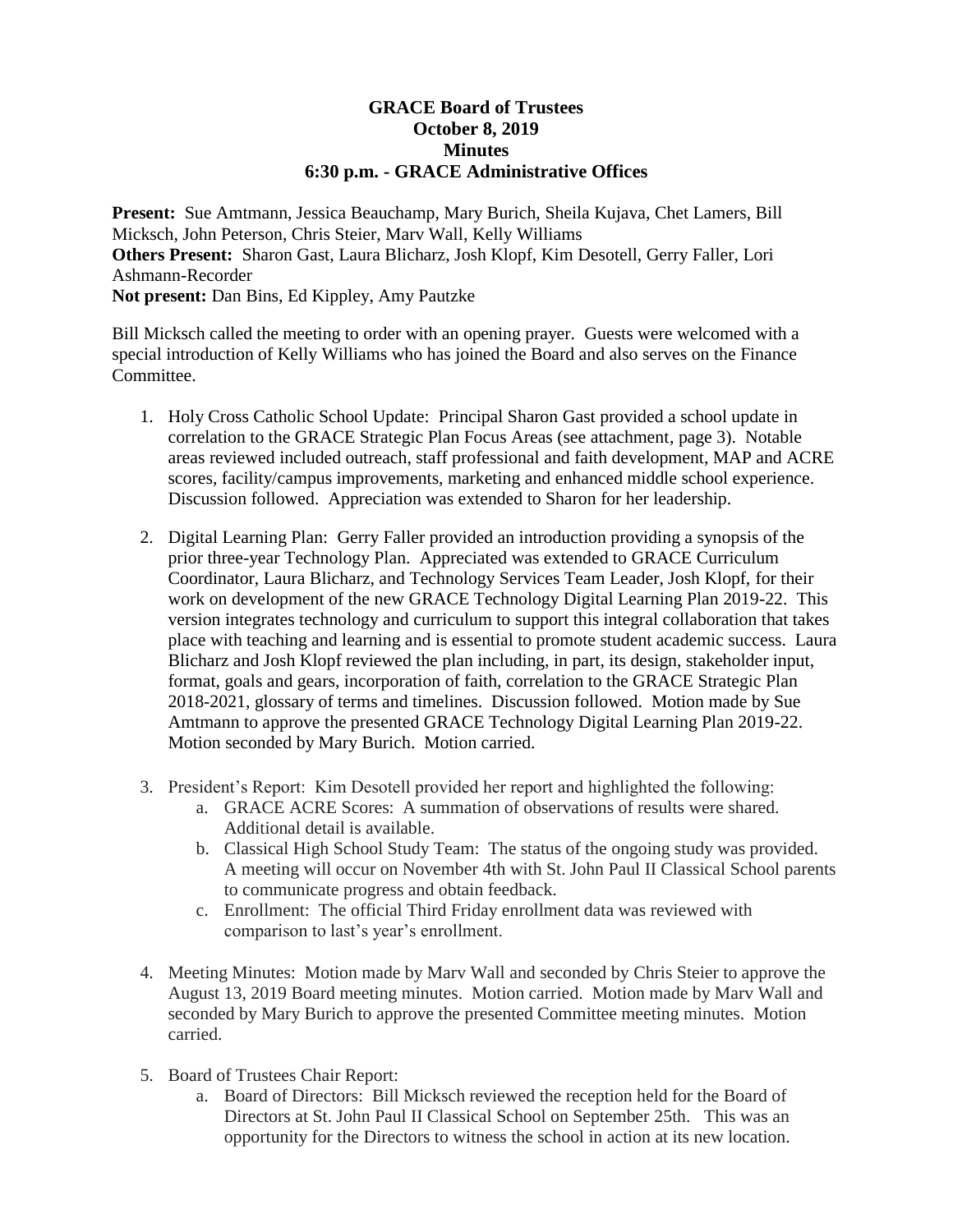Headmaster Alex Wolf was commended for his leadership. Discussion followed regarding The Catechesis of the Good Shepherd.

- b. Annual Appeal: Appreciated was extended to all for their support of the Annual Appeal which launched the weekend of September 14th and 15th. It was noted that there have been 156 new donors since July 1st.
- 6. Financial Report:
	- a. 2018-19 Audit: Marv Wall presented that the audit resulted in a clean opinion for the ninth consecutive year. The management letter cited one immaterial note. Results were positive. Accounting staff was commended for their work. Motion made by Chris Steier and seconded by Sue Amtmann to approve the 2018-19 audit. Motion carried.
	- b. 2020-21 Budget: Gerry Faller presented the proposed budget citing tuition revenue, WPCP revenue and parish investment along with tuition increase and enrollment projections. Expenses were summarized along with efforts to expand revenue sources. Efforts to reallocate among the budget to appropriately designate expenditure areas was also reviewed. Discussion followed. The importance of messaging with quantifying statements is evident. Infographics are under development to support messaging. Motion made by Kelly Williams to approve the proposed 2020-21 budget. Motion seconded by Chet Lamers. Motion carried.
	- c. 2019-20 Finances: Marv Wall reported that first quarter financials will be addressed by the Committee after which the Board will need to address prior to the November Board of Directors meeting. An electronic vote will be conducted.
- 7. Committee Reports:
	- a. Education Committee: Sue Amtmann reported on the Committee's enthusiastic support of the Digital Learning Plan. The Committee has commenced meeting with principals and addresses strengths and challenges. Build Your Own Curriculum (BYOC) is progressing well. The Catholic Identity Committee will be meeting in the near future and a report will be provided in December.
	- b. Facilities Committee: Chris Steier reported that the Committee met for the third time last week. Currently the focus is on the Committee's mission and vision as it establishes it foundation. The first school site visit will take place on October 23rd. Discussion followed.
	- c. Human Resources: Mary Burich reported she met with Director of Human Resources, Jami Hintz, over the summer addressing HR goals and plans to become more strategic focused. The Committee is excited to be more forward thinking and creative given work completed on policy and procedure.
- 8. Other: Additional discussion occurred concerning the Classical High School Study and its relationship to the GRACE mission and vision. Discussion followed.
- 9. Adjournment: The meeting was adjourned at 8:16 p.m.

Next Meeting: December 10, 2019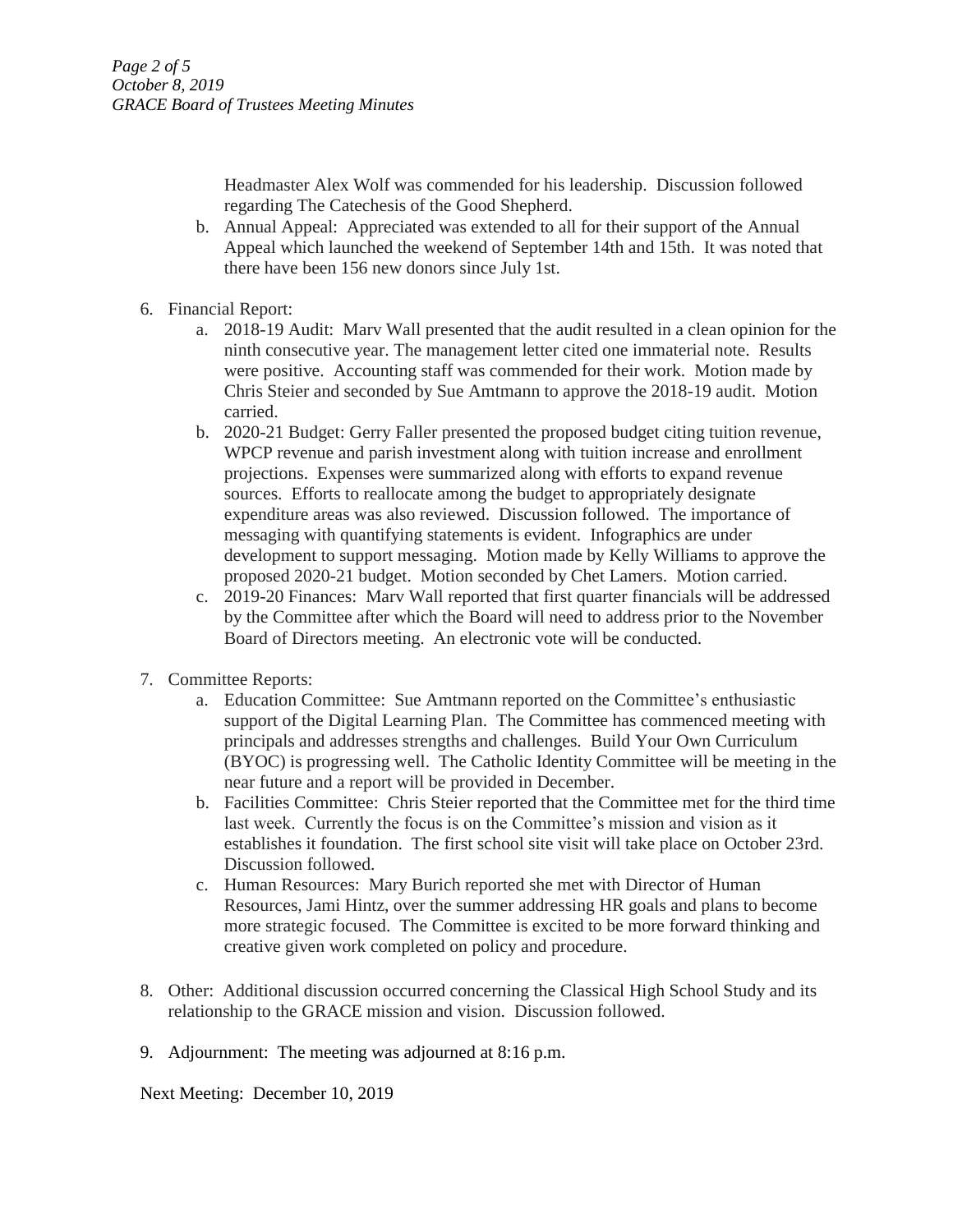Page 3 of 5 October 8, 2019 **GRACE Board of Trustees Meeting Minutes** 





# **Holy Cross Principal Report GRACE BOT Meeting** October 2019

# **Faith Development**

This Advent we will be participating in a school wide outreach for the medical mission that a Holy Cross Alumni and parent, Cole Cullen and Michelle Cullen, (HC parishioners as well), and Bellin College will be going on in January 2020. We will be collecting: first aid items, Tylenol, vitamins, toiletries, gently used or new children's shoes and toys.

During our last teacher in-service the faculty participated in curriculum mapping of the Diocese religion standards. This will be used to identify any gaps or overlapping among grade levels. Middle level teachers continue to use the Theology of the Body for Teens curriculum using the resource through Ascension Press.

ACRE Test: Our 5<sup>th</sup> graders outscored the Diocesan average in all areas, Our 8<sup>th</sup> graders outscored the Diocesan average in 4 of 6 categories (Those 2 will be addressed in the curriculum mapping performed above)

All grades were updated with the new edition of Christ Our Life New Evangelization series.

Faculty and staff get together once a week after school for reflection and prayer.

### Academics

Many teachers attended professional development over the summer: Mrs. Heim (Music)-Music Director' Workshop Mrs. Wildenberg (2<sup>nd</sup> Grade): Wilson Reading System Introductory Course All K-5<sup>th</sup> grade attended CESA Guided Reading and will implement what they learned in their classrooms. Follow up PD is scheduled throughout the year. Mrs. Anderson (K): SITA Technology conference Mrs. Parker (Middle School Language Arts): was honored to be selected and attended the Bearing Witness Program in July at Georgetown University in Washington DC.

Bearing Witness is a unique professional development opportunity designed to provide Catholic school educators with the training and resources. It is a partnership between the ADL, the National Catholic Educational Association (NCEA), the U.S. Conference of Catholic Bishops, the United States Holocaust Memorial Museum, Georgetown University Center for Jewish Civilization and local dioceses. It gives teachers the resources necessary to teach their students about the historical relationship between Jewish and Catholic communities and the impact of that relationship on Catholic teaching, catechesis and liturgy.

Green Bay, WI 54311 - 920-468-0625 - www.holycrossfamily.org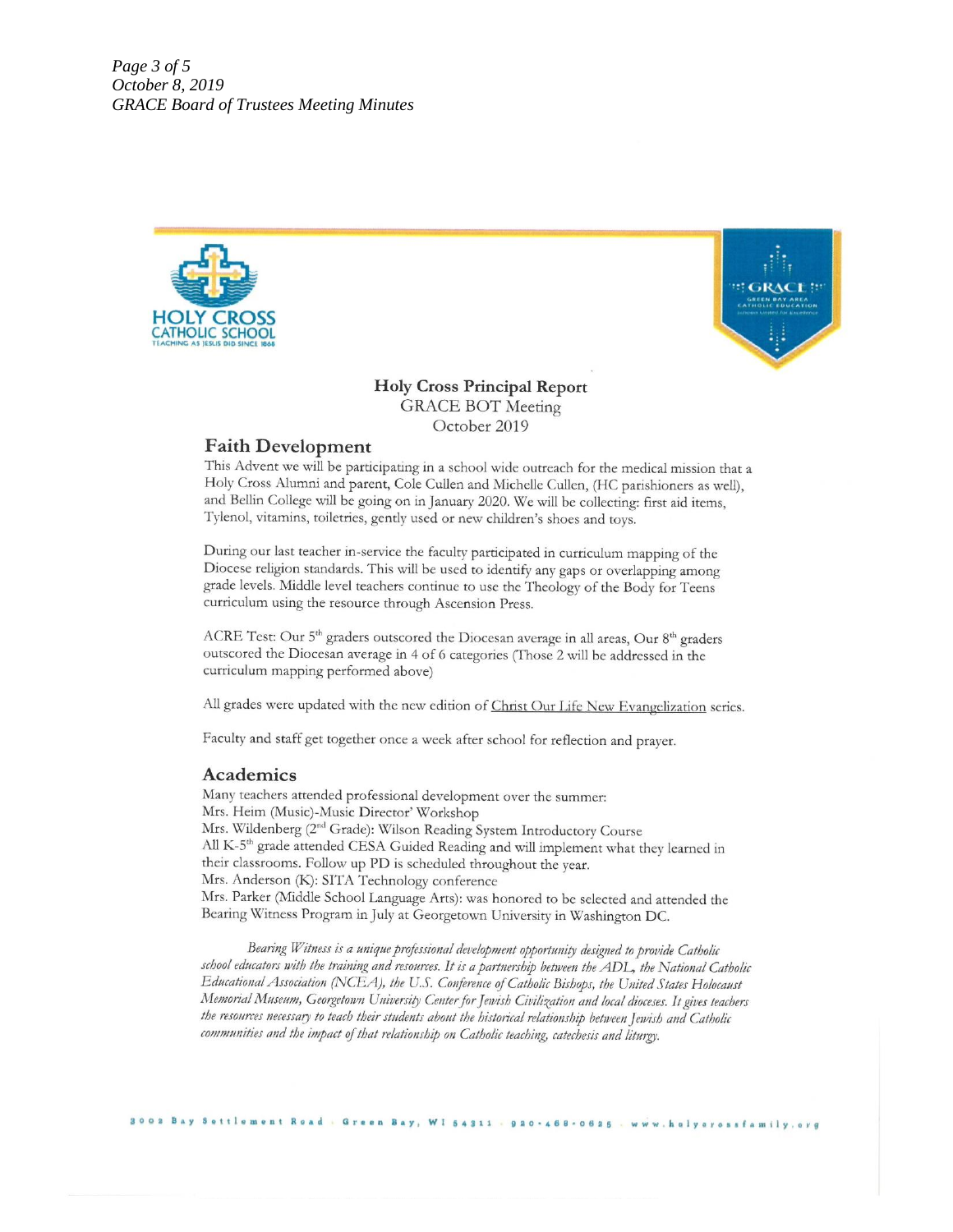Spring 2018-19 MAP assessments/scores showed that our Holy Cross Catholic School students are performing above the National norm in all areas: Math, Science, Reading and Language.

Fall 2019-20 MAP assessments/scores showed that our Holy Cross students continued to performed above the National norms in all areas.

### **Vitality**

Improvements made to the school building in collaboration with Parish and SAC: Holy Cross gym was painted Kitchen remodeled Two new SMART boards installed Elementary classrooms painted New furniture in Middle School Language Arts Room New White boards installed in all middle level rooms New locks on the middle level doors New furniture in 2<sup>nd</sup> grade room and 4<sup>th</sup> grade room

#### Future updates:

Faculty room remodeled (not any structurally) Financed by SAC & School Oct. 23rd Outdoor Learning Classroom-Plans continue to move forward-Financed by grants, donors and school. Hoping to break ground this month (Oct.) and have groundwork and framework done before winter.

Marketing: Enrollment: 100 2019-20, 113 2018-19 (16-8<sup>th</sup> graders graduated) 2-relocated to another part of the state during the year, NOT RETURNING: 2-homeschooled (personal preference), 3-public school (financial reasons), 1-St. Mary's (closer to work), 4-another GRACE school (for a larger middle school atmosphere) All of the families that left had exit interviews or follow up phone calls. 10 new families, 15 new students.

2019-20 Marketing Plan draft completed and being revised with the required changes. A few of the main focuses on the marketing plan are:

- Reach out to families of POP-There have been meetings and strategies with Deacon Teff.
- Boost the enrollment of the Preschool classes-"Get them in the door"  $\bullet$
- Parent involvement in marketing the school

A marketing video is being made on October 17th coordinated by Ben Wideman and resource.

The Green Bay Diocese Catholic Foundation will be shooting the Bishop's Appeal video at our school on October 18th.

#### **Experience**

To enhance our middle level experience for students we will be joining other GRACE middle schools to participate in joint activities: Field trips, guest speakers, special events. Our

Www.holyerossfamily.org jöä Bay Settlement Read